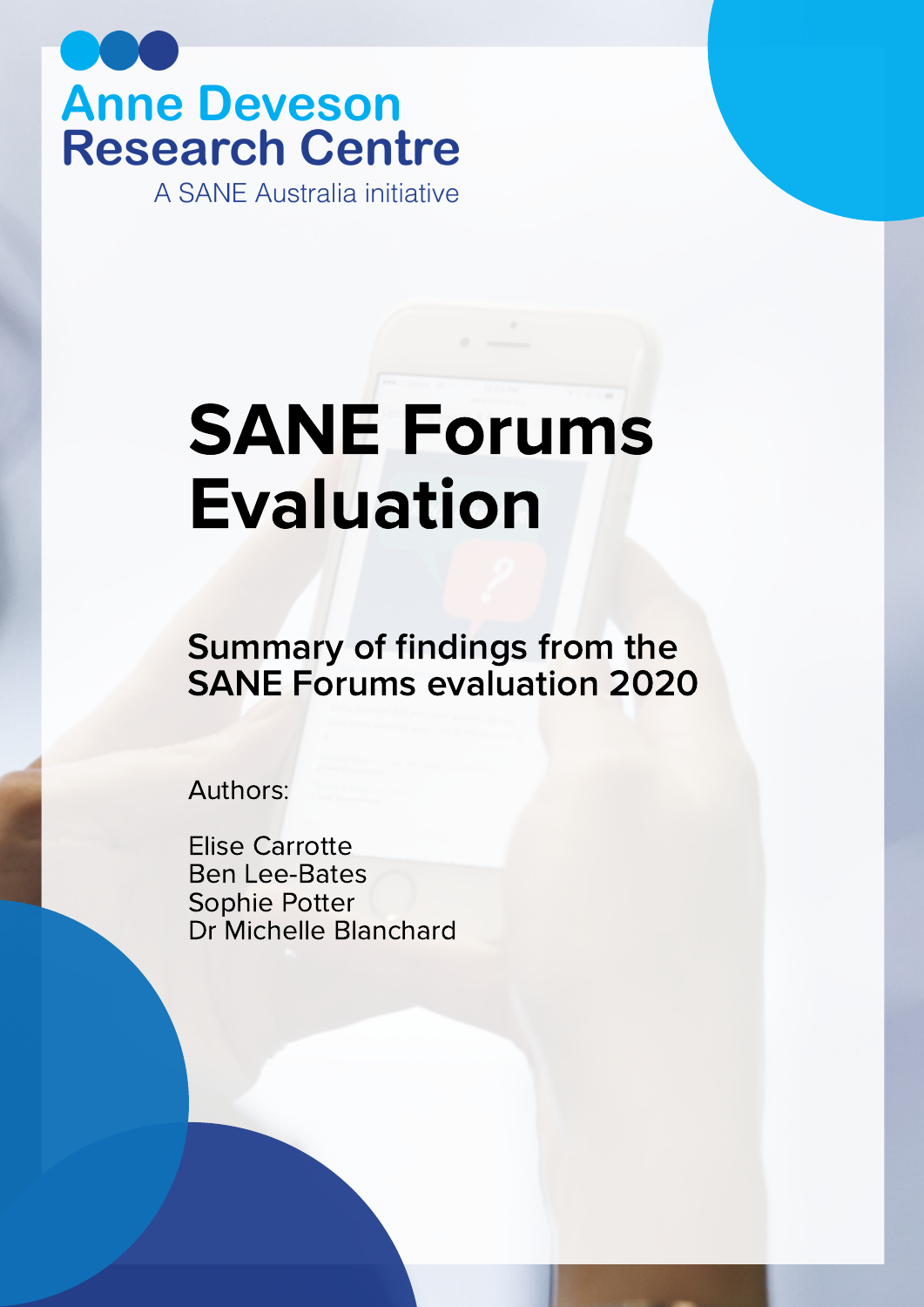



# Goals and Methods

The SANE Online Community Forums (SANE Forums) involve two online communities:

- one for people living with complex mental health issues (Lived Experience Forum)
- one for those supporting someone living with complex mental health issues (Carers Forum).

The 2020 SANE Forums evaluation aimed to identify whether the SANE Forums are meeting their goals. These goals include creating strong communities, extending the reach of mental health services, and providing high quality peer support.

This study included the following:

- A review of reach and engagement data (from online tools: Khoros Community Analytics and Google Analytics)
- An online survey of people who access the Forums ('Forum Users')
- In-depth interviews with Forum Users

We collected data from Forum users in July-August 2020. We also reviewed reach and engagement data for the period July 1 2019-June 30 2020.

The study was approved by a Human Research Ethics Committee, Bellberry Limited (Protocol 2018-06-417).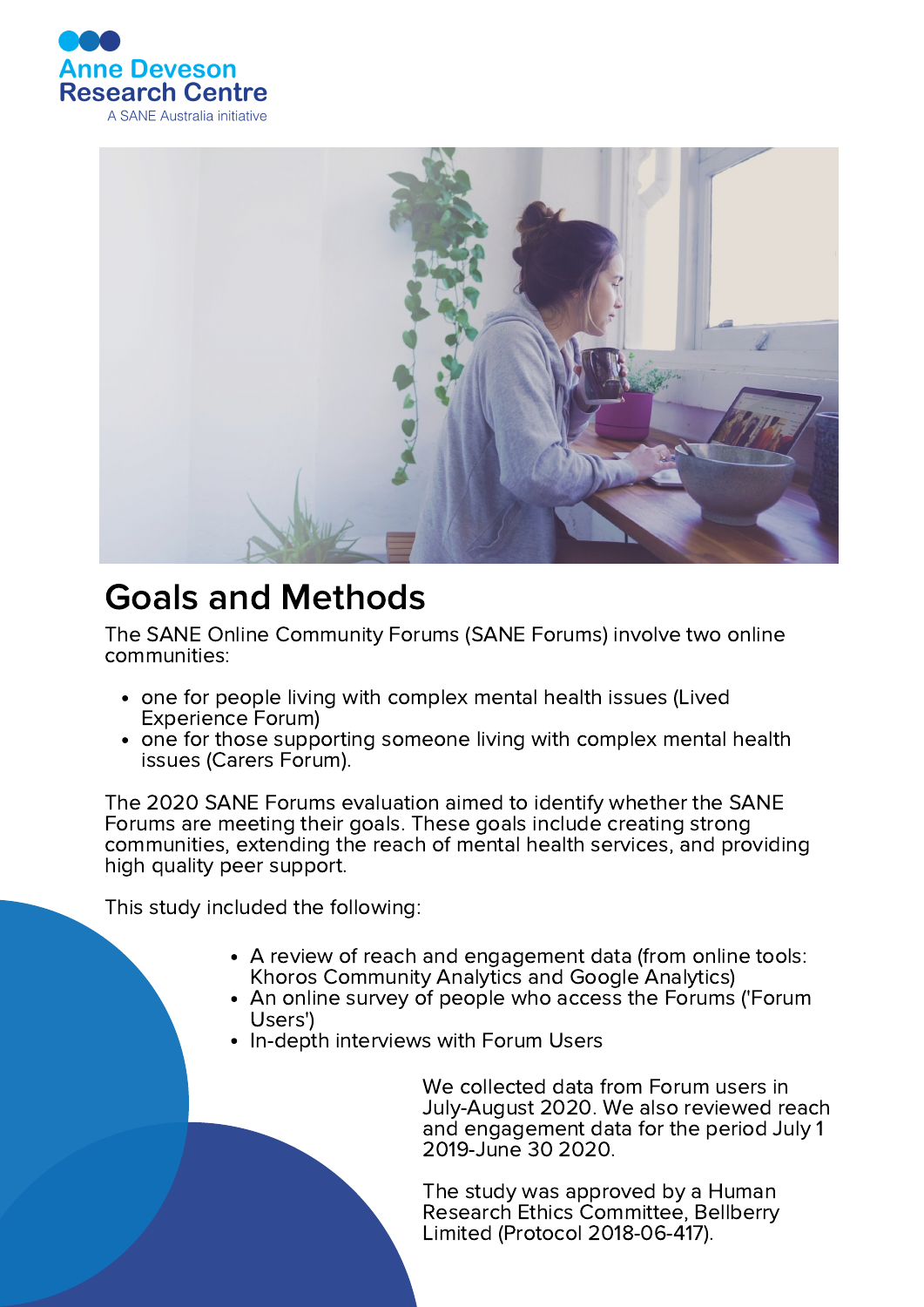

# Reach and Engagement

The SANE Forums had a busy year. Member registrations increased by 33% during the evaluation period (July 1 2019-June 30 2020). Most activity (90%) was on the Lived Experience Forum. There was a 55% increase in weekly users from April 2020 onwards, aligned with the start of the COVID-19 pandemic and Australian lockdowns.

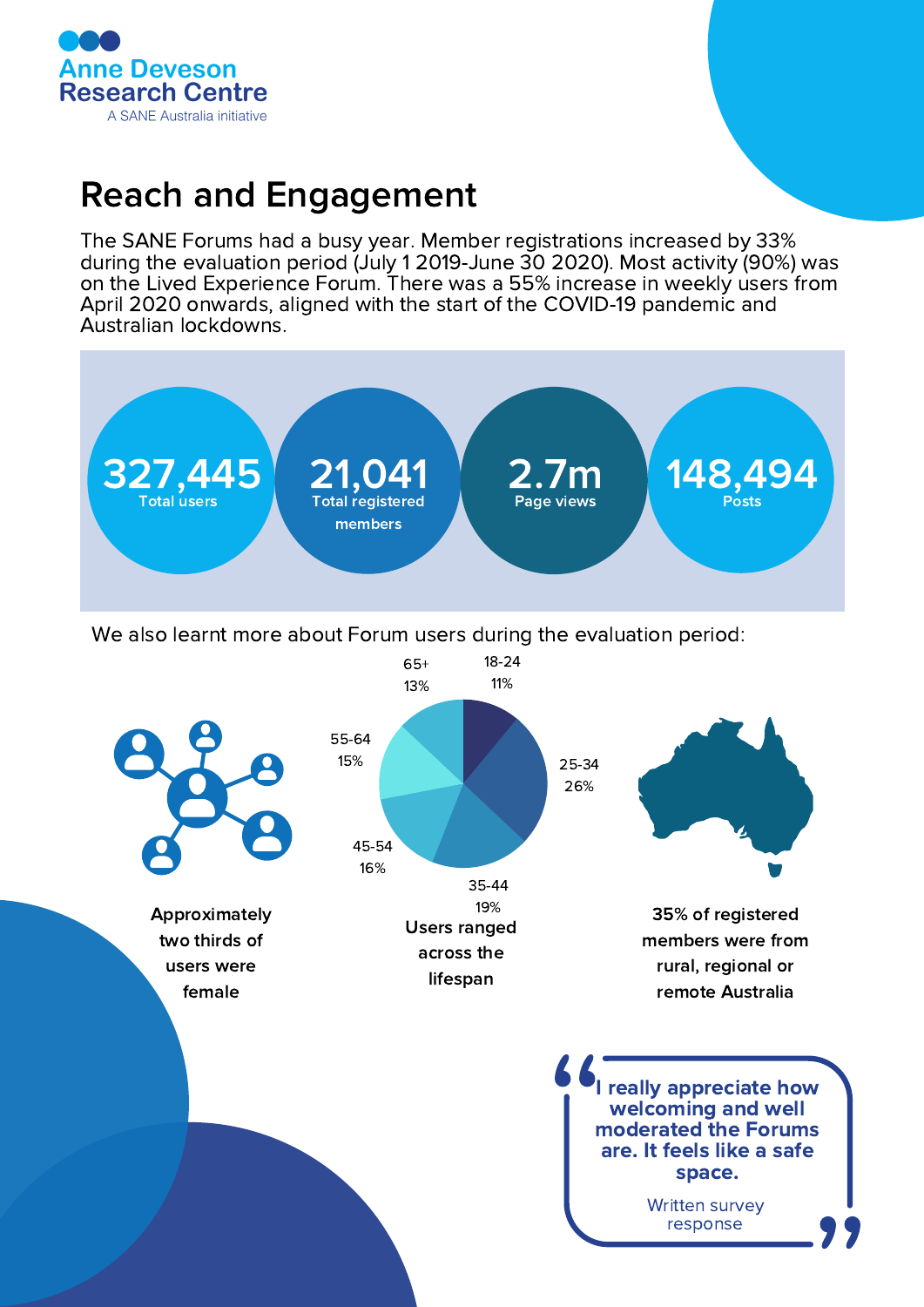

# Survey and Interview Results

In total, 263 Forum Users provided feedback through an online survey. 72% of participants were female, and the average age was 48 years. Eleven Forum Users were also interviewed through phone or Zoom.

#### Forum Users reported experiencing a range of mental health issues, most commonly:

- Depression
- Anxiety disorders
- Post-traumatic stress disorder
- Bipolar disorder
- Schizophrenia

57% 46% reported moderatesevere distress on the Patient Health

Questionnaire-4

### felt that their current

level of professional support was not meeting their mental health needs

#### Forum Users reported a wide range of reasons why they had visited the Forums in the last 12 months. The most common are presented below.



K K

47% felt COVID-19 had negatively affected their mental wellbeing

During lockdown and these kind of current times that we're in, [the Forum] gives people a community. A virtual community. 'Nathan', 52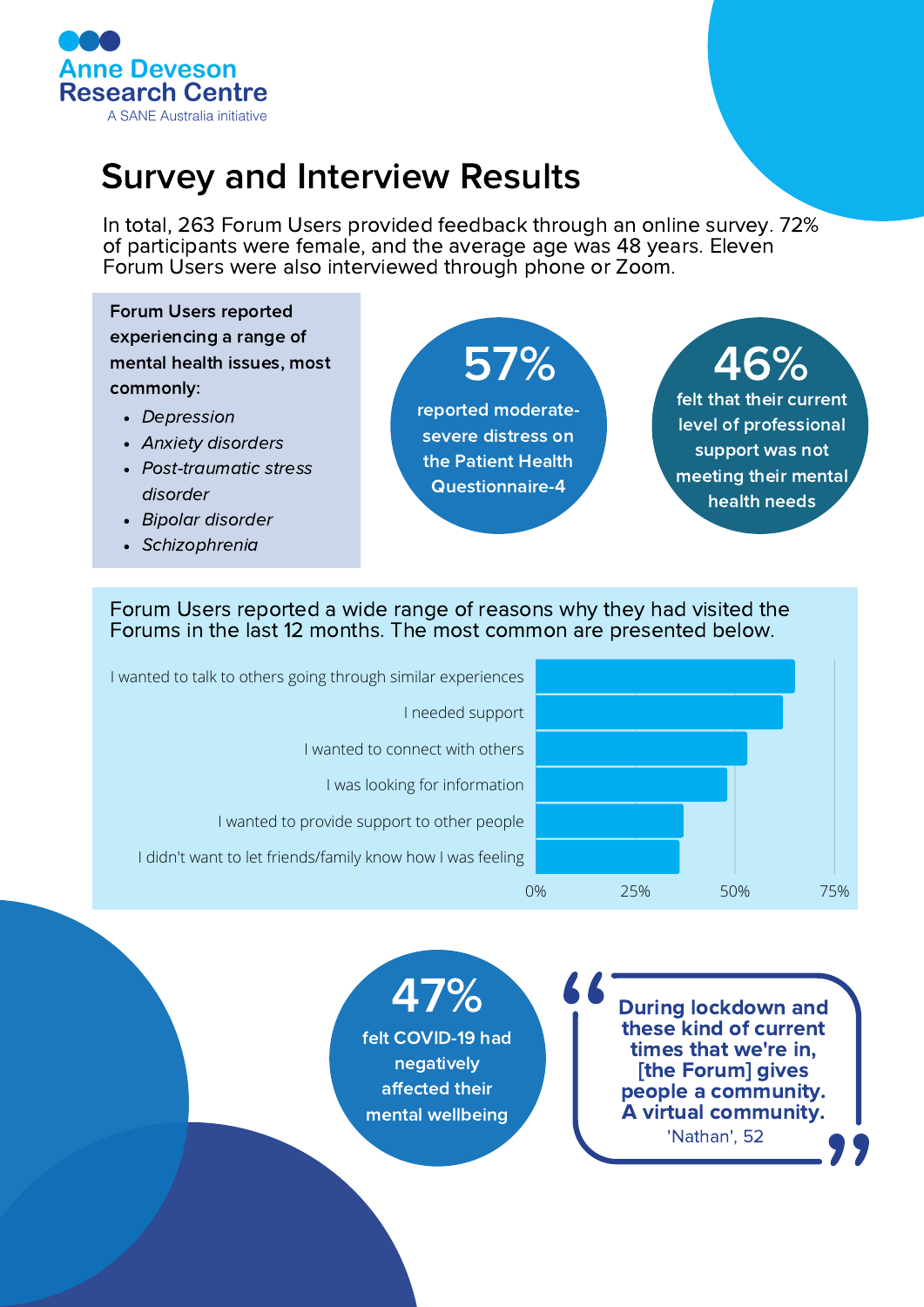

# Usability, safety, mental health and connection

We asked Forum Users detailed questions around four themes:



I actually got a bit lost when I first started... It's a bit of a learning process.

'Eric', 52

#### **Usability**

- 53% agreed that they find the SANE Forums easy to use
- Forum Users gave suggestions to improve navigation and readability, such as adding a 'how to navigate' section and reducing text on each page

#### Sense of safety

- 72% agreed that they felt safe to participate on the SANE Forums
- 68% agreed that the moderation and guidelines keep the Forums safe

#### Mental health impacts

- 47% agreed that they have increased knowledge of mental health because of the Forums
- Some Forum Users felt that the Forums had directly (or indirectly) improved their mental health

#### Connection

- 53% agreed that they feel a sense of connection with others on the Forums
- Many formed friendships with other members
- Many found value in helping other members





Being able to share with other people and have your experience validated by someone who really gets it.

That's not always someone with the same diagnosis, sometimes it's just someone who's a caring person and really listens to you.